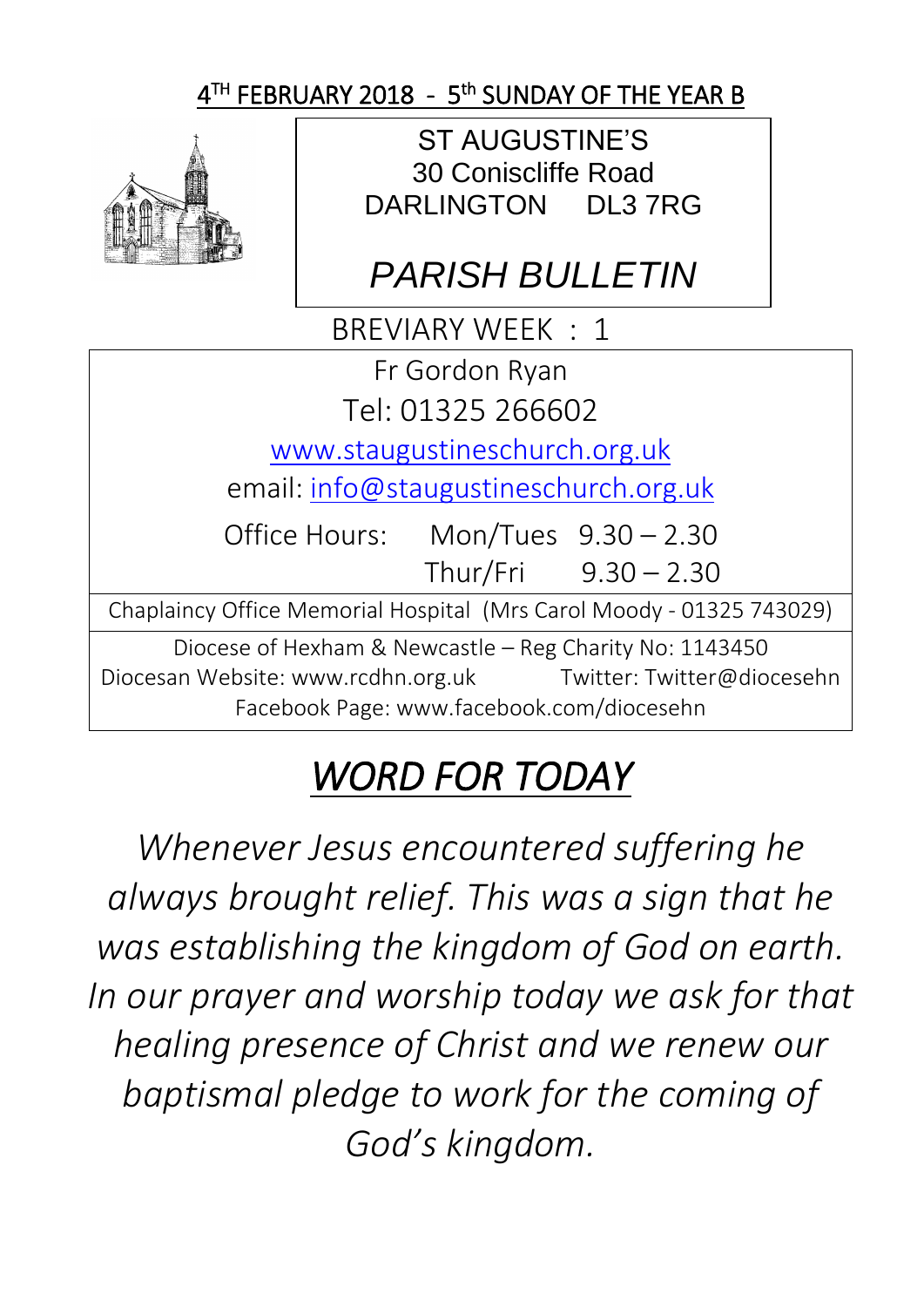PARISH COUNCIL MEETING to be held on Monday 5<sup>th</sup> February 7pm in the Presbytery. Any items for the agenda to be forwarded to the office.

#### BREAK 4 LENT

We have been asked by the Churches Together in Darlington group if we could help with the refreshments when the Lenten study group takes place at St Cuthbert's Hall. The date they have given us is  $26<sup>th</sup>$  February (Fr Gordon will be the speaker). They start setting up at 10am and coffee is served from 10.30- 11.00am. The coffee/tea is supplied but we are asked to provide two types of scones, butter and milk.

There is a list at the back of Church if you are able to help. Thank you.

#### JOURNEYING TOGETHER –Sessions for Lent across the Partnership.

| Monday 19th February    | 1st week of Lent Facing Temptation:                  |  |  |
|-------------------------|------------------------------------------------------|--|--|
|                         | Holy Family Social Centre 7.30pm                     |  |  |
| Wednesday 28th February | 2nd week of Lent God's Transfiguring Love:           |  |  |
|                         | St Osmund's Gainford 7pm                             |  |  |
| Wednesday 7th March     | 3rd week of Lent The Clearing of the Temple:         |  |  |
|                         | St Teresa's 7pm                                      |  |  |
| Wednesday 14th March    | 4th week of Lent God Loved the World So Much:        |  |  |
|                         | St Augustine's Parish Centre 7.30pm (after 7pm Mass) |  |  |
| Wednesday 21st March    | 5th week of Lent Wherever I Am, my servant will be:  |  |  |
|                         | St. Anne's Church hall 7pm                           |  |  |

As advised the sessions will take the form of prayer, reading, and reflections to share during the Lenten season. The venues will be different each week, but each session is open to ALL throughout the Partnership.

*Partnership Development Group-Spirituality*  CHURCHES TOGETHER IN DARLINGTON - 24 HOUR PRAYER EVENT *Prayer, mission and justice* 

24 hour prayer at Bondgate Methodist Church between 9am on Saturday 10th February and 9am on Sunday 11<sup>th</sup> February.

For more information contact: Ben Connor 07879428175 or Graham Jones 07597899625.

## BAPTISM COURSE



Where? St Augustine's Parish Centre

When? Wednesday 28<sup>th</sup> February &  $7<sup>th</sup>$  March 7.15pm – 8.30pm

Please let us know if you will be attending. Either by telephone on 266602 or by email [info@staugustineschurch.org.uk.](mailto:info@staugustineschurch.org.uk)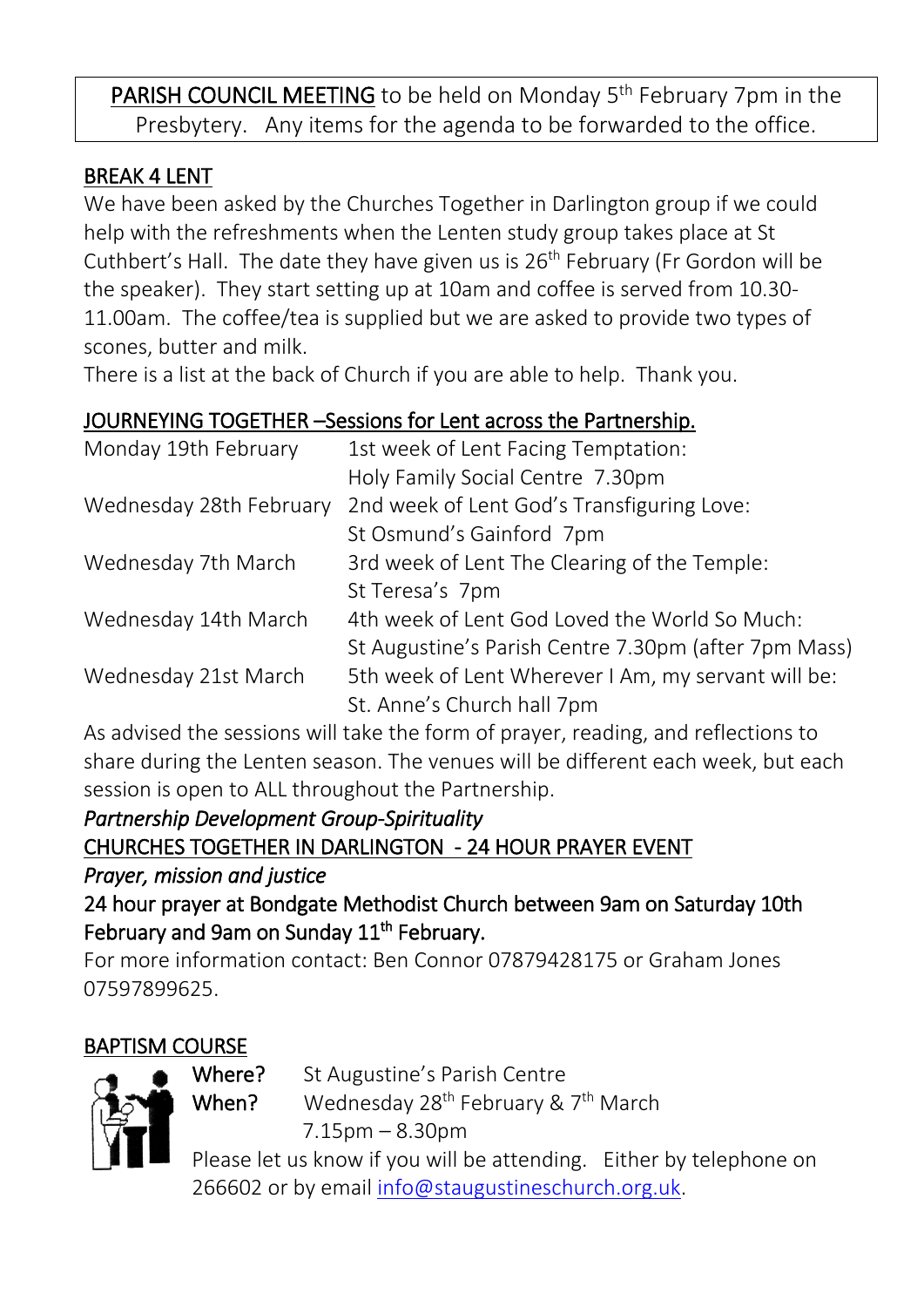#### HOGARTH/PARTNERSHIP NEWS/EVENTS

*St Osmund's Gainford – Pilgrimage to Spain 6-13th August 2018. For further details please contact Miss Nicola Reeves,* [nicreeves76@hotmail.com](mailto:nicreeves76@hotmail.com)*, or St Osmund's on 730191*

#### *Partnership Matters*

The latest edition of the bi-monthly *Partnership Matters* news update is now available on the front page of the diocesan website [\(www.rcdhn.org.uk\)](http://www.rcdhn.org.uk/). It includes items on engaging young people in partnerships, being a welcoming community and feedback from a recent meeting of partnership chairs and much more. Contributions of news items from Partnerships are always welcome.

*A Day of Prayer and Reflection for Women*, entitled 'there's a crack in everything – that's how the light gets through', led by Sister Sheila McNamara RSCJ. Saturday  $24<sup>th</sup>$  March 2018, 10.30-3.30. Coffee and tea available from 9.45. Venue: Meeting Hall, Carmel Divine Retreat Centre, Nunnery Lane, Darlington DL3 9PN. To reserve a place, please contact Ann Webster [email: [annweb32@gmail.com](mailto:annweb32@gmail.com) or text/call 07728 761985

#### *Partnership Mission 2018*

The proposed cycle of dates is

Primary Schools – 29 October to 2 November

Parishes – 5-9 November

Carmel College – 12-16 November

For parishes to be involved, we are looking for four parishioners from each parish (two to help with school missions, two to lead with parish missions): we are looking for parishioners with time, enthusiasm and commitment to help make this a meaningful Mission in November. Please sign the list at the back of Church.

## Adult Formation

There is a booklet on the noticeboard outlining all the faith and ministry development days within the diocese.

## STATIONS OF THE CROSS IN LENT

We are looking for more people to help lead Stations of the Cross in Lent. They will be held on Wednesday and Friday lunchtime. If you can help, we have lots of resources available in the office. Please contact the office with your name and number if you would like to assist.

## CONFIRMATIONS 2018

Please keep those being confirmed this year in your prayers. Confirmation will take place on *Wednesday 21st February at 7pm in Holy Family Church.*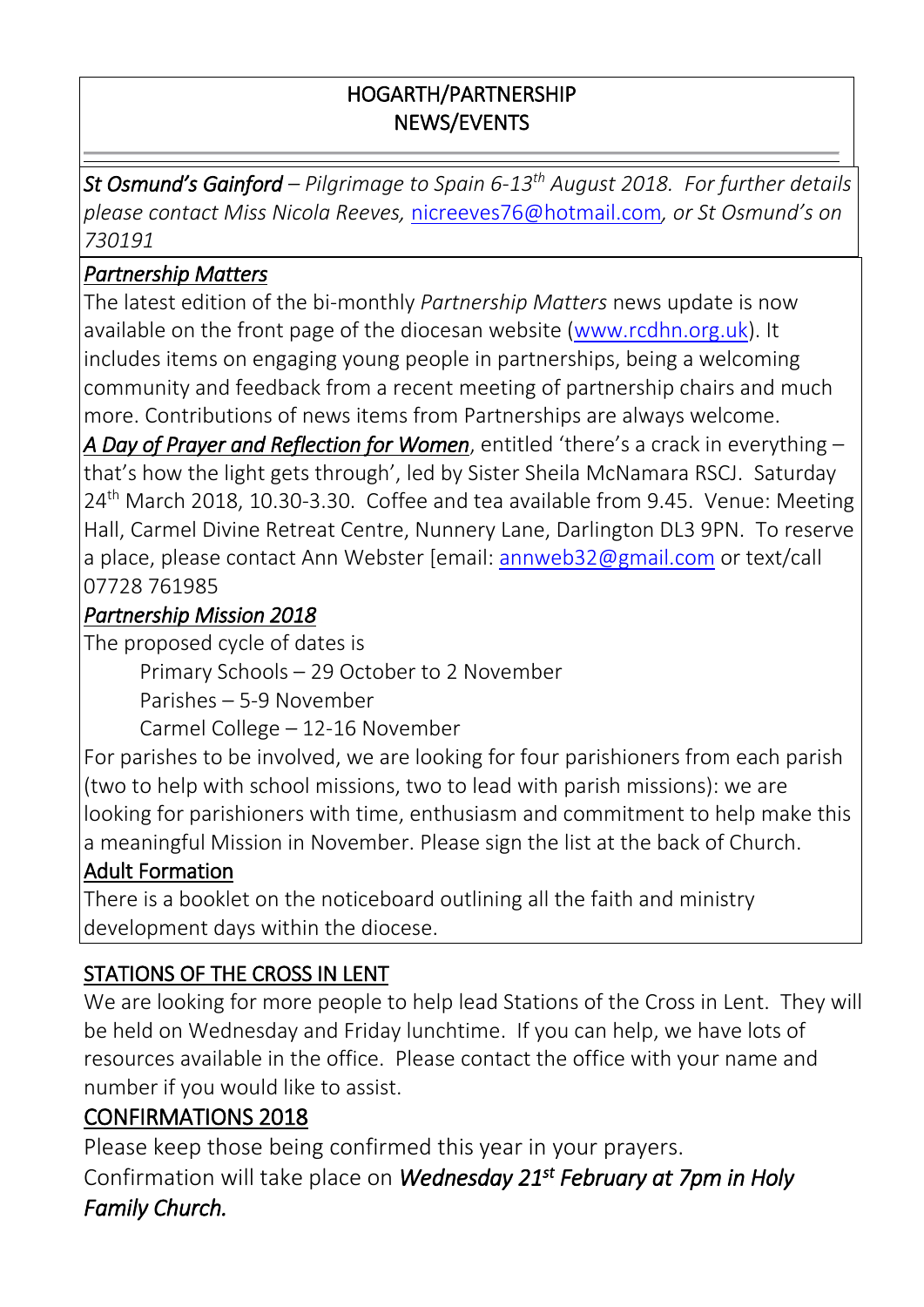## First Reading: Job 7:1-4.6-7

Job began to speak:

Is not mans life on earth nothing more than pressed service, his time no better than hired drudgery? Like the slave, sighing for the shade, or the workman with no thought but his wages, months of delusion I have assigned to me, nothing for my own but nights of grief. Lying in bed I wonder, When will it be day? Risen I think, How slowly evening comes! Restlessly I fret till twilight falls. Swifter than a weavers shuttle my days have passed, and vanished, leaving no hope behind. Remember that my life is but a breath, and that my eyes will never again see joy.

#### PSALM

## Praise the Lord who heals the broken-hearted.

## Second Reading: 1 Corinthians 9:16-19.22-23

I do not boast of preaching the gospel, since it is a duty which has been laid on me; I should be punished if I did not preach it! If I had chosen this work myself, I might have been paid for it, but as I have not, it is a responsibility which has been put into my hands. Do you know what my reward is? It is this: in my preaching, to be able to offer the Good News free, and not insist on the rights which the gospel gives me.

So though I am not a slave of any man I have made myself the slave of everyone so as to win as many as I could. For the weak I made myself weak. I made myself all things to all men in order to save some at any cost; and I still do this, for the sake of the gospel, to have a share in its blessings.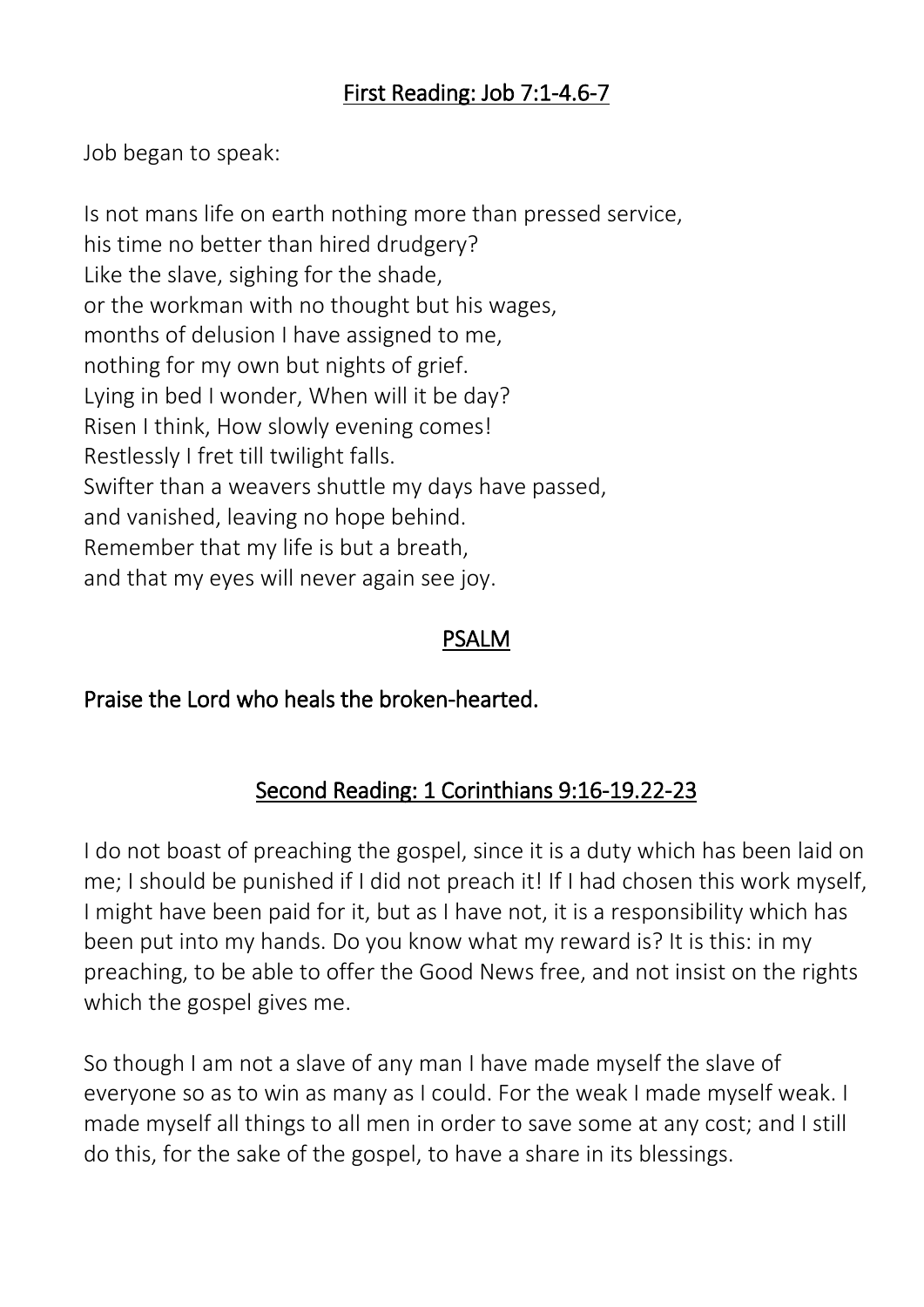## Gospel: Mark 1:29-39

On leaving the synagogue, Jesus went with James and John straight to the house of Simon and Andrew. Now Simon's mother-in-law had gone to bed with fever, and they told him about her straightaway. He went to her, took her by the hand and helped her up. And the fever left her and she began to wait on them.

That evening, after sunset, they brought to him all who were sick and those who were possessed by devils. The whole town came crowding round the door, and he cured many who were suffering from diseases of one kind or another; he also cast out many devils, but he would not allow them to speak, because they knew who he was.

In the morning, long before dawn, he got up and left the house, and went off to a lonely place and prayed there. Simon and his companions set out in search of him, and when they found him they said, 'Everybody is looking for you.' He answered, 'Let us go elsewhere, to the neighbouring country towns, so that I can preach there too, because that is why I came.' And he went all through Galilee, preaching in their synagogues and casting out devils.

© 1966, 1967 and 1968 by Darton, Longman and Todd, and Doubleday and Co Inc., and used by permission.

*We can all feel for Job when he is at his lowest. Nothing seems to satisfy and nothing seems to make sense deep down. What's the purpose of life? Why do bad things happen to good people? There is no answer to these questions if we exclude God from the equation.*

#### • DIVINE MERCY PRAYER GROUP

This will be held in No. 10 St Augustine's Court, opposite the Church at 7.45pm on Friday evenings. All are welcome.

• PRAYER GROUP

This is held each Tuesday in the Parish Centre at 7.30 pm.

#### Parish Meetings – Wednesday evenings after 7pm Mass

*If anyone would like Fr Gordon to visit a parishioner who is sick or housebound, please give written contact details of name/address etc.*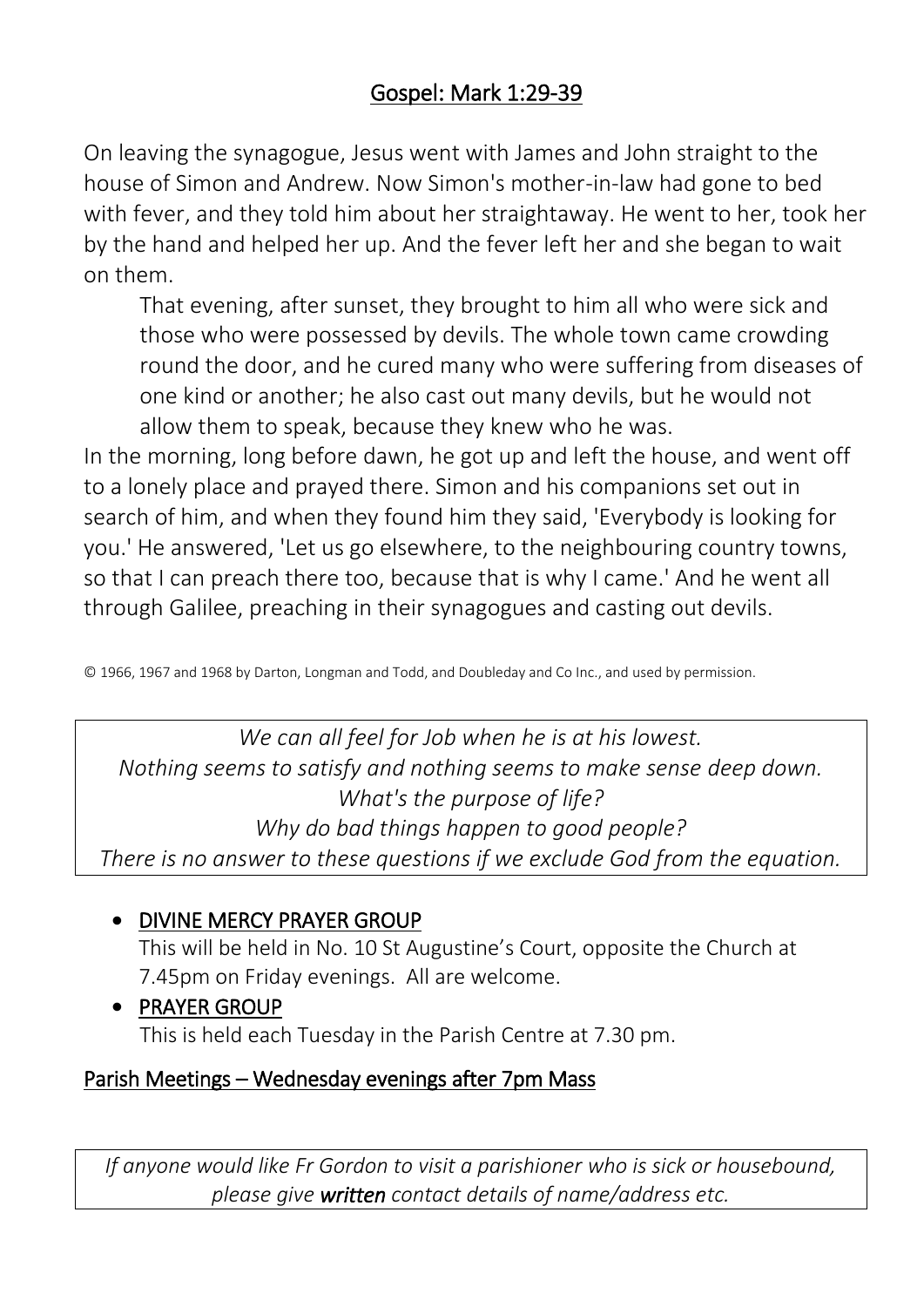## REFLECTION – A lonely place

Jesus often went off to a lonely place to pray. Yet the same Jesus who prayed in lonely places said, 'when you pray, go into your room, and pray to your Father in secret.' This means that the lonely place is not necessarily a place far away, or that by 'room' he means four walls that separate us physically from others. The room is the room of our innermost heart. This room is with us at all times. We should make it a place to which we can go to find rest and spiritual recovery when the world is too much with us. Then we will discover that the inner room is not empty after all, but is occupied by the God of love who dwells in us all.

## SVP

The Christmas Church Collection raised £363.68

The Sudan Baby Feeding Appeal held at the Christmas Crib raised £366.43.

For Christmas we gave:

39 gift packs to the Sunday Stop guests in December.

35 gifts to people we visit and know in the Parish.

5 food parcels and vouchers to families.

Carmel Youth SVP wrapped all the gifts and gave Carol Concerts at 3 of the Care Homes we visit.

Thank you for your continued generosity which enables us to help.

## CHRISTMAS MONIES

The collection held at Christmas will be distributed between two nominated charities of Fr Gordon, but if any parishioner would like to recommend their chosen charity please let Fr Gordon know, or drop a note into the office with the name of the charity, plus your name and contact number.

## *ASH WEDNESDAY – 14th FEBRUARY - Masses here in Church at 12.15pm and 7pm*



 $\ddot{\phantom{0}}$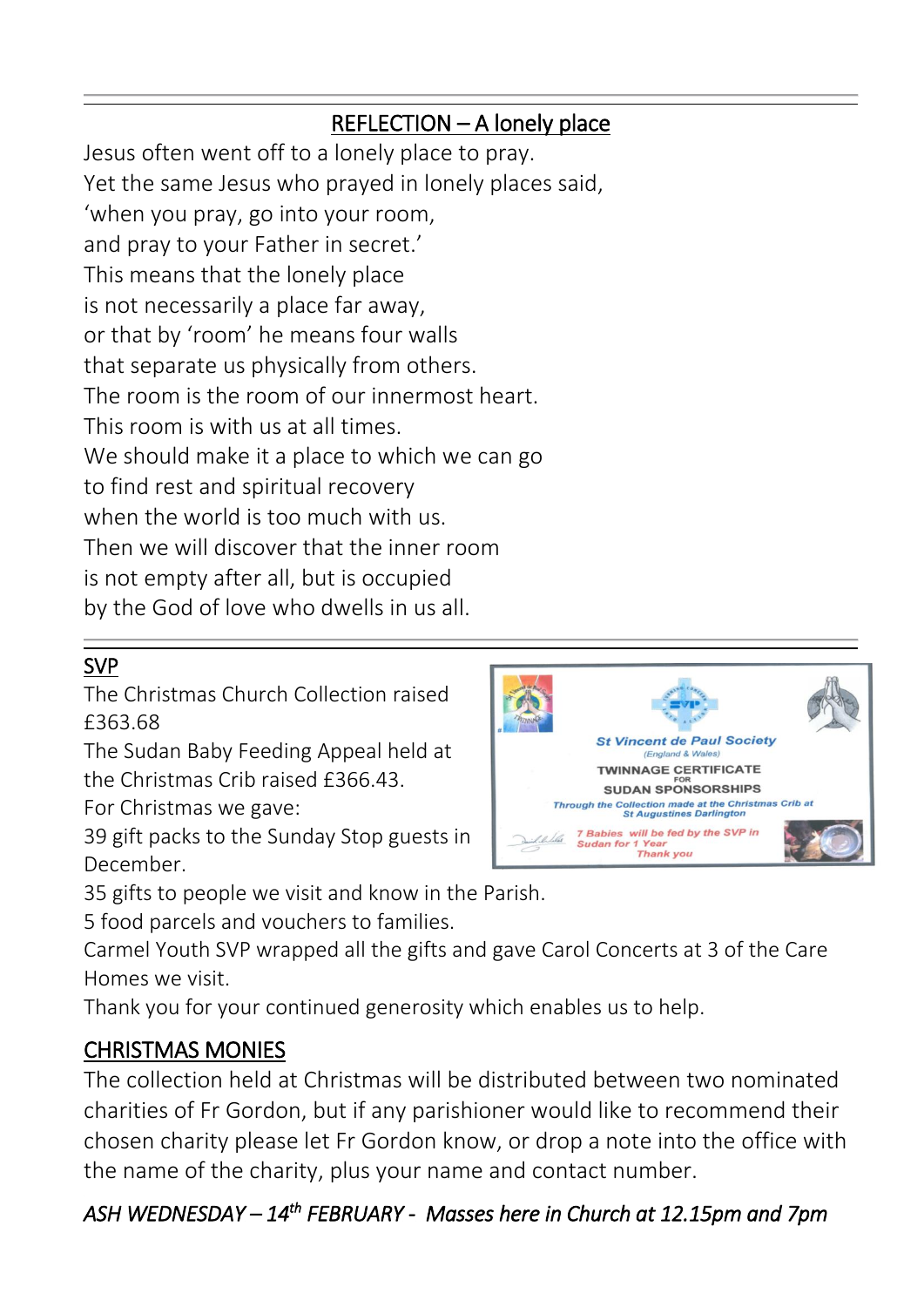#### ST AUGUSTINE'S PARISH CLUB/CENTRE INFORMATION

| <b>PARISH CENTRE INFORMATION</b> |  |                                                         |  |  |  |  |
|----------------------------------|--|---------------------------------------------------------|--|--|--|--|
|                                  |  | To book the Parish Centre : email staugspc@gmail.com or |  |  |  |  |
|                                  |  | telephone 07909 747145                                  |  |  |  |  |
| <b>Bar Opening Times:</b>        |  | Sunday 7-10.30pm                                        |  |  |  |  |

#### SPRING FLOWERS WORKSHOP AND AFTERNOON TEA

Sunday 25th March 2018 2pm– 4.30pm

Valerie Guest will lead a workshop demonstrating how to make a floral arrangement which will be followed by afternoon tea. All equipment will be provided for participants. Tickets (£25) areavailable after 9.15 mass in the Parish Centre on Sunday 18th February from Marie Newbould.

All profits to Sunday Stop which provides a hot meal on the first Sunday of each month in the Parish Centre for local people in need.

## DIOCESE OF HEXHAM & NEWCASTLE PILGRIMAGE TO LOURDES

27th July - 3rd August 2018 travelling with Tangney Tours. There are information booklets, posters and booking forms at the back of church for anyone interested.

#### CARMEL HCPT

are hosting a Curry Night (at the College) for the Feast of Our Lady on Friday 9<sup>th</sup> February. Tickets cost £16 which includes a 3 course meal, live band and bar, they will be on sale at Coffees or from the College 254525

#### DEVELOPING DISCIPLES

After an inspirational first Summit in December we are pleased to offer you the opportunity to join us this February 6th in Norton, Stockton-on-Tees. Further information on the noticeboard or Diocesan website.

FEBRUARY COFFEE's are in aid of children with special needs (Happy Wanderers Club). There will be home-made cakes, tombola, plus other goodies and on the last Sunday 25<sup>th</sup> February a home-made cake and pie sale.



 $\ddot{\phantom{0}}$ 

MASS INTENTIONS – We are starting to run a little low on intentions. If you would like a mass offered please take an envelope, complete with donation and return it to the office. Thank you.